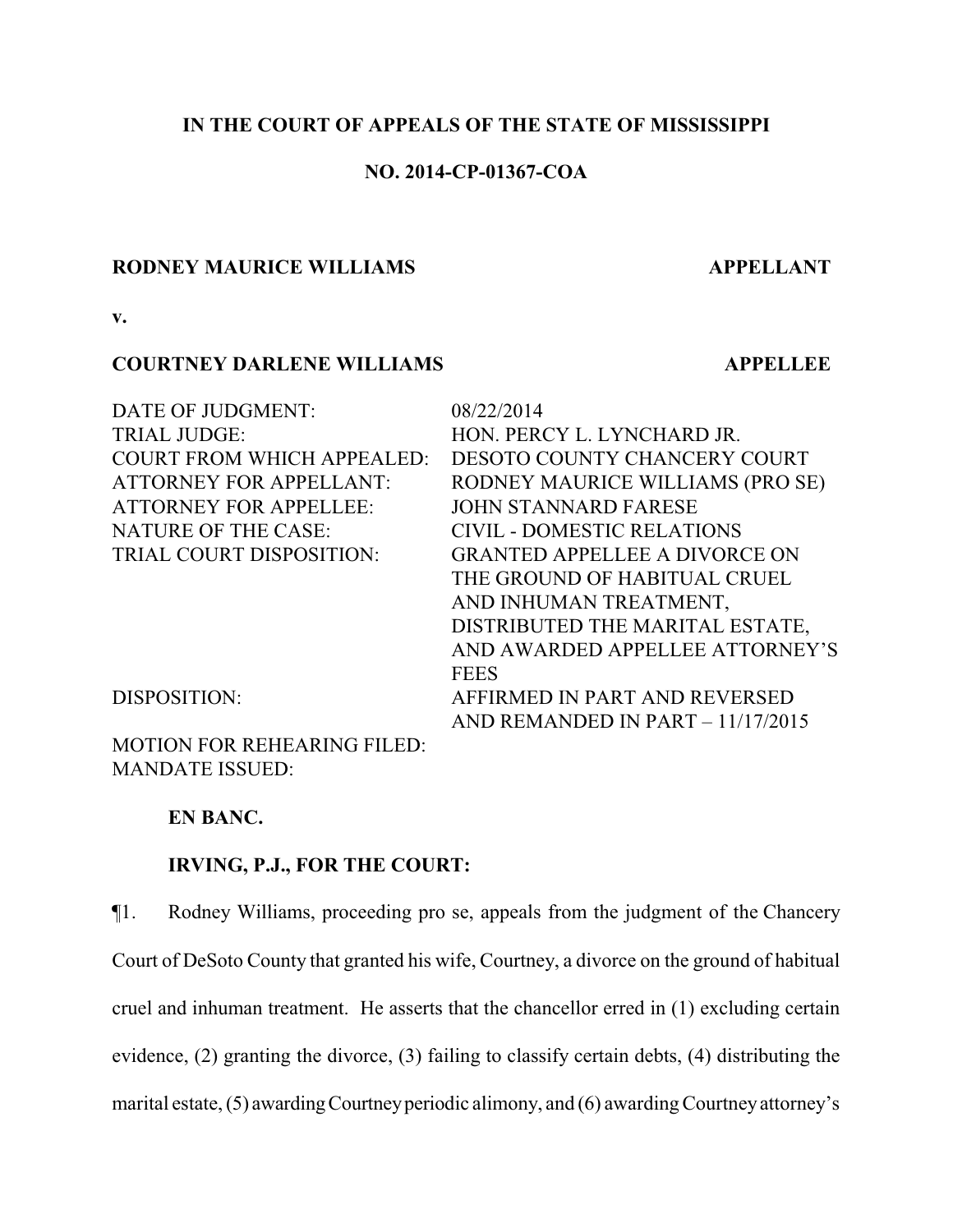fees. He also argues that the chancellor was biased and should have recused himself.

¶2. We find that the chancellor did not err in excluding the evidence complained of and that the granting of the divorce and the award of attorney's fees to Courtney were proper. We further find that the record does not establish bias on the part of the chancellor. Consequently, we affirmon these issues. However, because we find that the chancellor erred in failing to classify certain debts that allegedly were incurred during the course of the marriage, we reverse and remand on this issue, which necessarily requires new consideration of the distribution of the marital estate. Also, we pretermit discussion of the issue of alimony, as it is not ripe for consideration until after the marital estate has been properly identified, valuated, and distributed.

## FACTS

¶3. Rodney and Courtney were married on November 29, 2002, in Tennessee, and they separated on or about June 30, 2013, in DeSoto County, Mississippi. No children were born to the marriage.

¶4. On two occasions before this litigation ensued, Courtney sought to have Rodney involuntarily committed to a mental-health facility based upon allegations that Rodney was delusional and suffering from paranoia. As a result, Rodney was committed for inpatient treatment and later—following Courtney's second application to have him committed—was ordered to get outpatient treatment. After Rodney completed his outpatient treatment, he filed a complaint for divorce against Courtney, alleging habitual cruel and inhuman treatment and, in the alternative, irreconcilable differences. Courtney filed a counterclaim for divorce,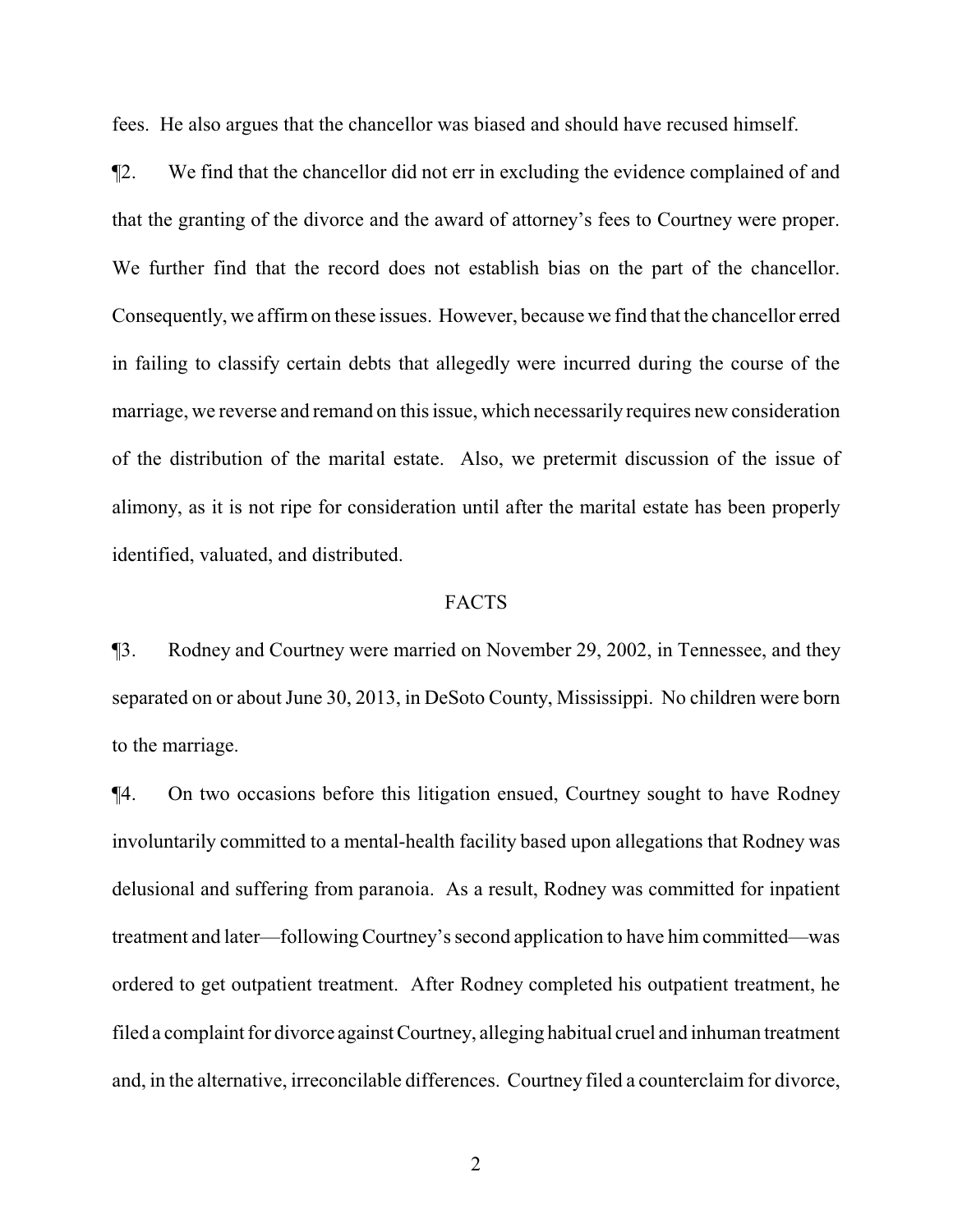alleging habitual cruel and inhuman treatment, insanity, and, in the alternative, irreconcilable

differences. After a trial, the chancellor dismissed Rodney's complaint and granted Courtney

a divorce on the ground of habitual cruel and inhuman treatment. This appeal followed.

### DISCUSSION

¶5. The standard of review in domestic-relations matters is well-settled:

The findings of a chancellor will not be disturbed when supported by substantial evidence unless the chancellor abused his discretion, was manifestly wrong [or] clearly erroneous or an erroneous legal standard was applied. Under the standard of review utilized to review a [chancellor's] findings of fact, particularly in the areas of divorce, alimony[,] and child support, an appellate court will not [reverse] unless [the chancellor's] findings were manifestly wrong. For questions of law, our standard of review is de novo.

*Arrington v. Arrington*, 80 So. 3d 160, 164 (¶11) (Miss. Ct. App. 2012) (internal citations and quotation marks omitted).

*I. Exclusion of Evidence*

¶6. Rodney argues that the chancellor erred in finding that certain letters constituted inadmissible hearsay. He contends that the letters were admissible under Rule 803(4) of the Mississippi Rules of Evidence. As might be expected, Courtney argues that the letters were properly excluded.

¶7. During trial, Rodneyattempted to submit two letters into evidence: one allegedly from a psychiatrist who had treated him during and following his outpatient treatment and one purportedly from a therapist who also had treated Rodney. Neither the psychiatrist nor the therapist was present during trial, and as noted, the chancellor found that the letters were inadmissable hearsay.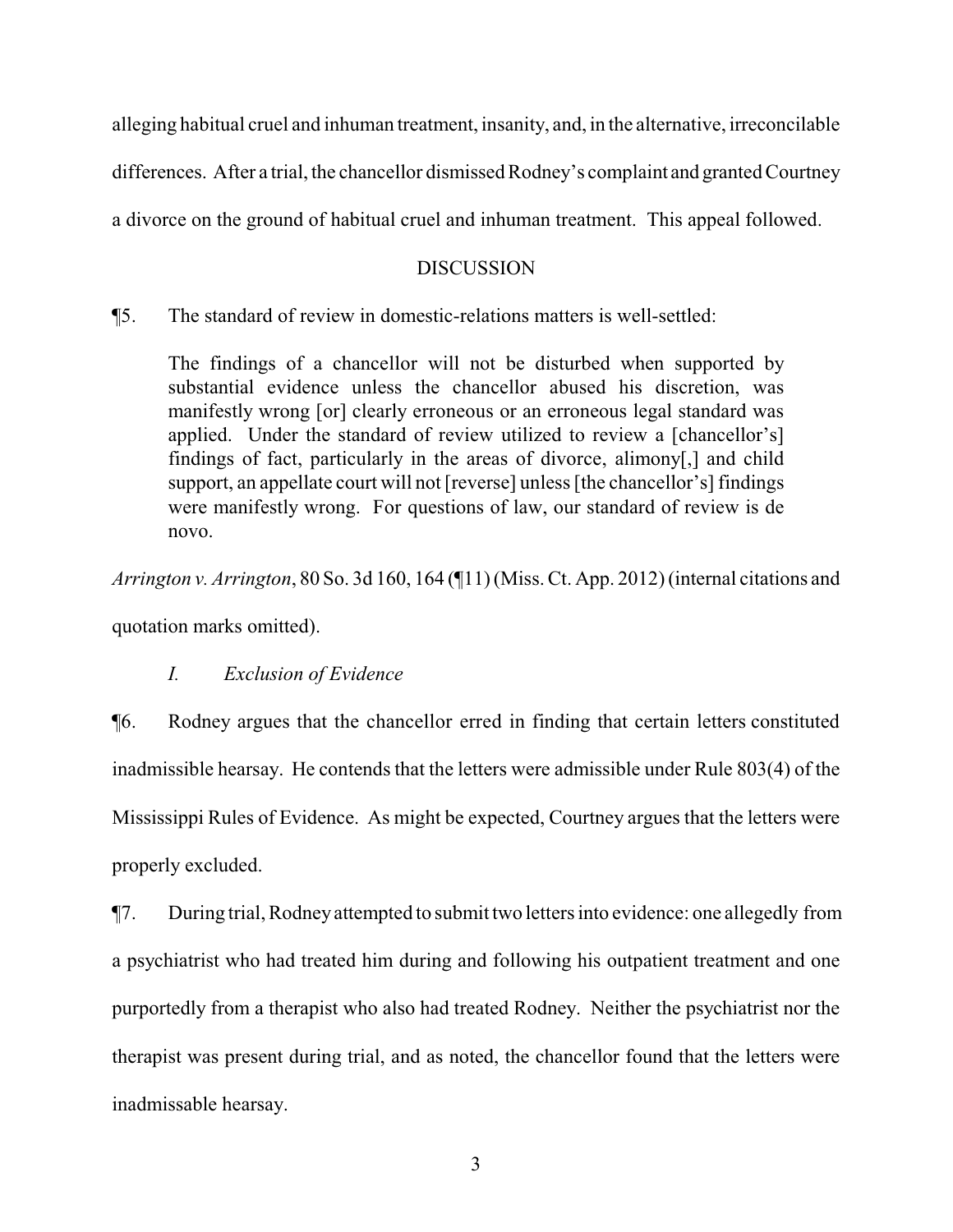¶8. "This Court reviews a trial judge's decision to admit or deny evidence under an abuse-of-discretion standard." *Wright v. Royal Carpet Servs*., 29 So. 3d 109, 113 (¶9) (Miss. Ct. App. 2010) (citation omitted). Rule 803(4) provides: "Statements made for purposes of medical diagnosis or treatment and describing medical history, or past or present symptoms, pain, or sensations, or the inception or general character of the cause or external source thereof insofar as reasonably pertinent to diagnosis or treatment." The Mississippi Supreme Court has outlined a two-part test for admitting hearsay statements under Rule 803(4): "First, the declarant's motive in making the statement must be consistent with the purposes of promoting treatment; and second, the content of the statement must be such as is reasonably relied on in treatment." *Wilson v. State*, 96 So. 3d 721, 727 (¶16) (Miss. 2012) (citation omitted).

¶9. The first letter stated, in relevant part:

To Whom It May Concern[:]

Rodney Williams initially came under my psychiatric care while admitted to Parkwood Behavioral Health from April 8, 2013[,] to April 17, 2013.

Since then, I have followed him on an outpatient basis. He has been in my office on May 11, 2013, August 17, 2013, November 9, 2013[,] and January 11, 2014.

Over the course of his treatment[, he] has not been prescribed anymedications nor has he evidenced any psychotic symptoms.

Mr. Williams'[s] current diagnosis is Depressive Disorder - Not Otherwise Specified.

¶10. The second letter stated, in relevant part:

To Whom It May Concern: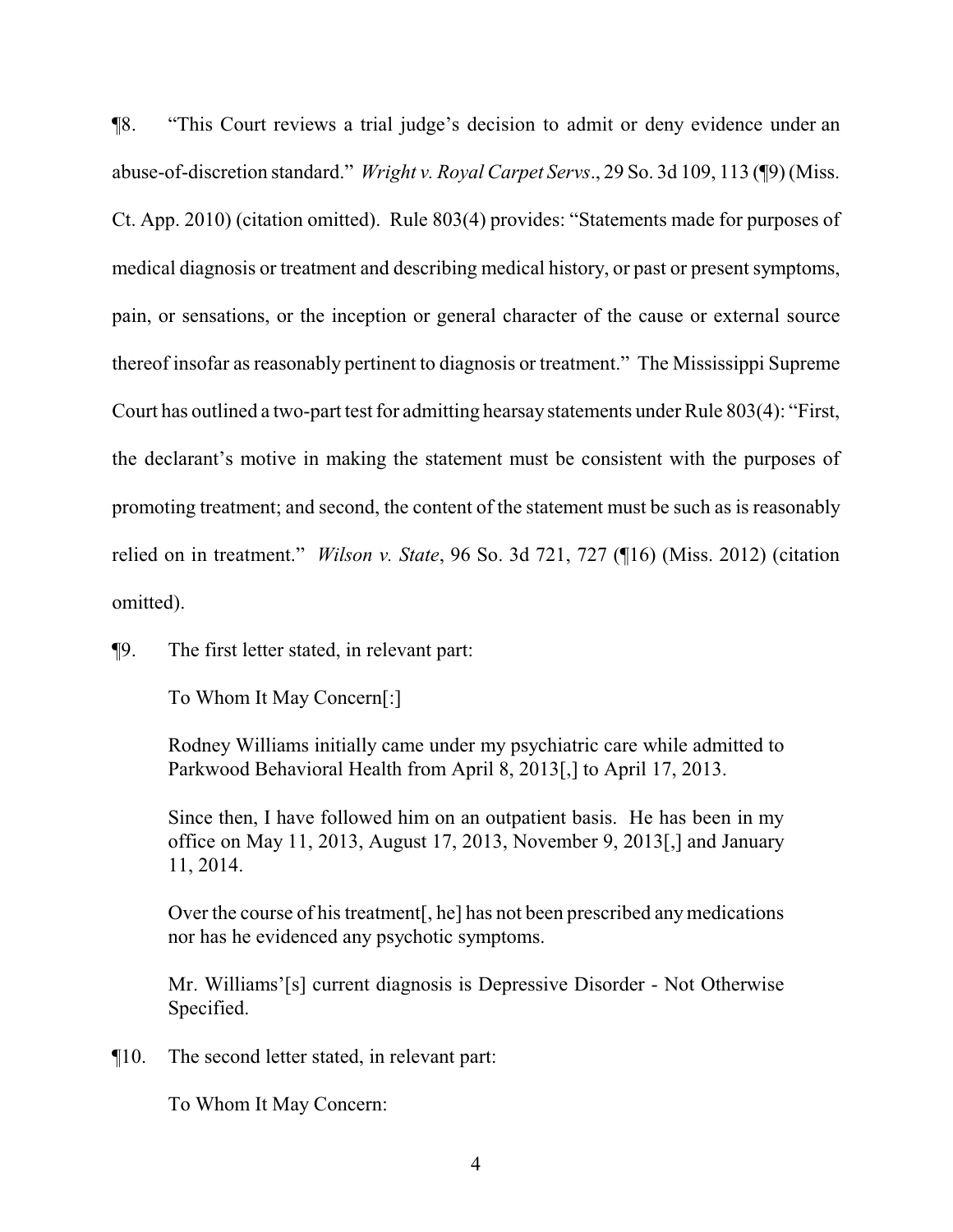Rodney Williams has been seeing me in individual therapy every two weeks since he saw me for his initial assessment on April 29, 2013. He has been compliant with my suggestions and in attending the therapy sessions. He has been attending Alcoholics Anonymous (AA) and Al Anon meetings weekly. He relates having started the steps with his sponsor.

In the eight months that I have seen Mr. Williams[,] I have not witnessed any behaviors that would evidence psychosis.

¶11. It is obvious that the letters were prepared for this litigation and are not statements made for the purpose of medical diagnosis or treatment, such that they would be excepted from the hearsay rule. This issue is without merit.

*II. Divorce*

¶12. Rodney contends that the chancellor erred in granting Courtney a divorce on the grounds of habitual cruel and inhuman treatment and mental illness because the evidence was insufficient to support either ground. Rodney also contends that the chancellor abused his discretion in basing his findings on certain involuntary-commitment files, which he argues were not credible evidence because they were not properly submitted to the court under Mississippi Code Annotated section 41-21-69 (Rev. 2013). He further contends that the evidence was insufficient to support the divorce because an insane person is incapable of the deliberate conduct required by Mississippi law to prove cruelty. Also, Rodney insists that the evidence failed to establish that he was ever a physical danger to Courtney. Of course, Courtney sees things differently, as she argues that the chancellor did not err in granting the divorce. Because the chancellor granted the divorce on the ground of habitual cruel and inhuman treatment, we do not discuss Rodney's insanity argument.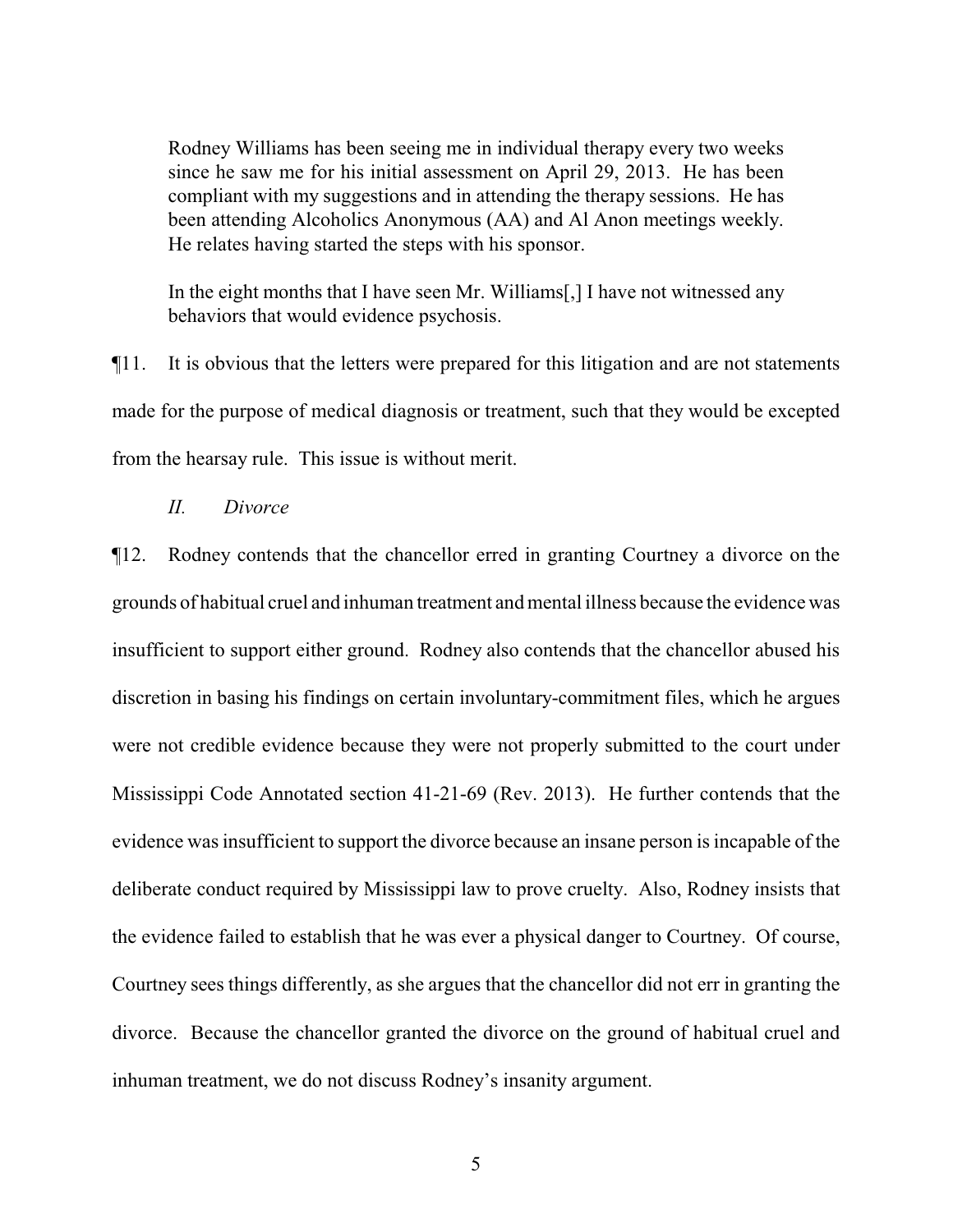¶13. As stated, Courtneysought to have Rodneycommitted on two occasions. During trial, Rodney submitted the medical records that derived from the commitment proceedings in an attempt to establish that they constituted the cruel and inhuman treatment of him by Courtney. The commitment records contain two affidavits from Courtney, one in support of each application that she made to have Rodney committed. In the first affidavit, dated December 19, 2011, Courtney alleged that Rodney was "paranoid and delusional." In this affidavit, she provided details as to several incidents evidencing Rodney's paranoia and delusional state. We summarize those details as follows:

- 1. Rodney had been carrying a loaded pistol in his waistband, and he believed that the government was listening to everything that he said;
- 2. He had purchased a new engagement ring and had told Courtney that their marriage was not legal;
- 3. He had told Courtney that he was aware that she had signed secret papers with the government;
- 4. He believed that God had told him that he would be the next President of the United States and that Courtney would have to quit her job to support his campaign;
- 5. He believed that Michelle Obama had made comments directed toward him during a presidential debate;
- 6. He believed that their preacher was conspiring with a noted televangelist because he did not like Rodney's taste in music;
- 7. He believed that Courtney was having an affair with her ex-husband, whom she had not seen in twenty years; and
- 8. He suspected that he was being photographed as he completed his daily tasks.

In the affidavit, Courtney stated that she believed Rodney had been smoking marijuana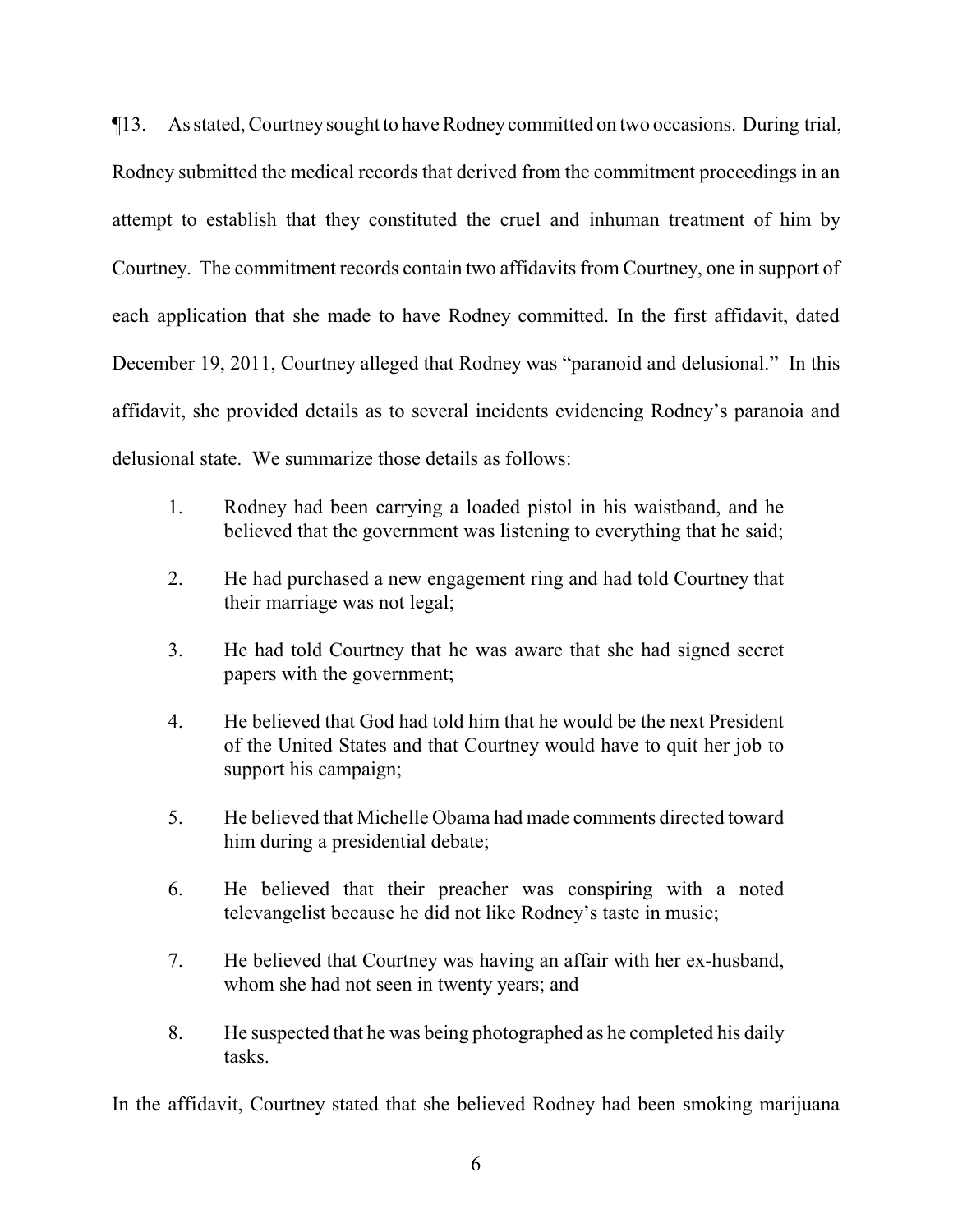habitually, that she was afraid to return to the marital home, and that she feared Rodney would "harm himself or someone else if he [did] not get inpatient treatment."

¶14. On December 21, 2011, Catherine Davis with the Department of Mental Health completed a preevaluation-screening form for Rodney. In that form, she noted that he suffered from psychotic-like behavior, including delusions, irritability, and poor judgment. Catherine also noted that "Rodney is a danger to himself due to his paranoid behavior. He believes others are out to get him and are watching him. Rodney carries a loaded gun.... Rodney is in need of inpatient treatment due to his current psychotic behavior."

¶15. On December 28, 2011, Dr. David A. Ball evaluated Rodney and completed a form labeled "Certificate of Examining Physician/Psychologist." In the form, Dr. Ball noted that Rodney exemplified "grossly disturbed behavior/faulty perspective." Dr. Ball stated that the reason for his opinion was that Rodney "has unrealistic ideas[, such as] running for president. He has distrust for people around him[.]" Also on December 28, 2011, Dr. Lee Linder completed a certificate, in which he noted that Rodney exemplified "grossly disturbed behavior/faulty perspective." Dr. Linder also noted that Rodney posed a substantial likelihood of physical harm to himself and to others and that he should be committed to a treatment facility. On December 29, 2011, the chancery court ordered Rodney to obtain mental-health treatment through the Lakeside Behavioral Health Hospital (LBHH) in Memphis, Tennessee.

¶16. In Courtney's second affidavit, dated April 5, 2013, in support of her second attempt to have Rodney involuntarily committed, she alleged that Rodney had a history of mental

7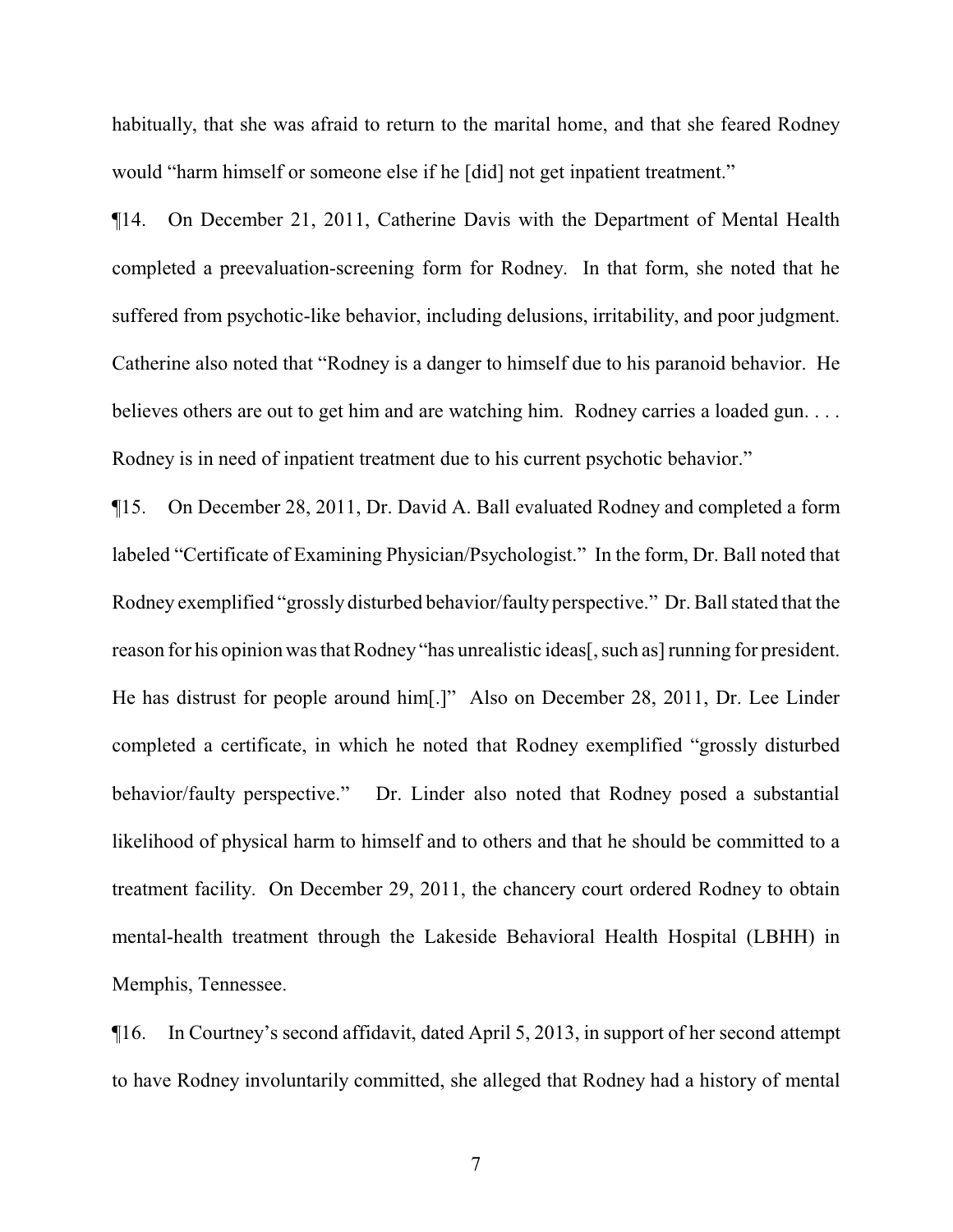illness and that he had been diagnosed with paranoid schizophrenia, for which he had been prescribed psychiatric medications. Courtney also alleged that Rodney had refused to take his medications and follow up with his outpatient treatment at LBHH. Courtney further alleged that Rodney was paranoid and delusional, insomniac, and easily angered without provocation. She stated that she believed that Rodney was a danger to himself and to others. In a preevaluation-screening form dated April 8, 2013, Catherine noted that Rodney "has some psychotic symptoms," and she recommended outpatient commitment. In that same form, Catherine also noted that Rodney had been prescribed three medications to treat his condition.

¶17. In a certificate of examination, dated April 17, 2013, Doctors Dan Boyd and Tejinder Saini noted that Rodney did not pose a substantial likelihood of physical harm to himself or to others and that commitment to a treatment facility was not recommended. However, the doctors recommended outpatient treatment. The chancery court immediately ordered Rodney to complete outpatient treatment at Region IV Mental Health of DeSoto County.

¶18. During trial, the following colloquy occurred during Courtney's testimony:

- Q: [When Rodney] came home [after his first commitment,] [d]id the behavior continue?
- A: Not when he first got home.
- Q: Okay.
- A: But then when he stopped taking the medication, it gradually got back into chaos.
- Q: Okay. And at that point later on as has already been talked about in 2013, did you do the same things with this set of papers [(indicating the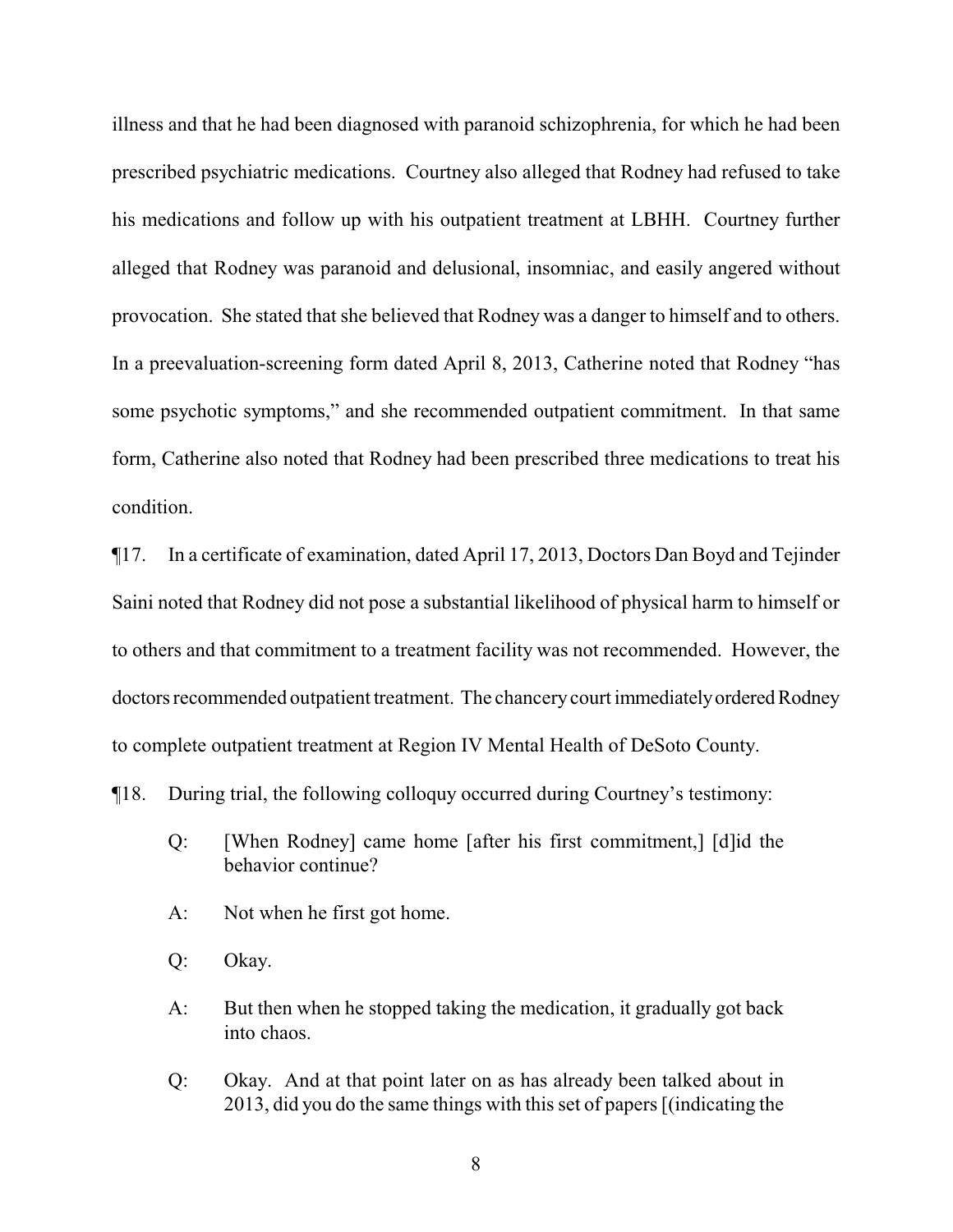statements made by Courtney in the second involuntary-commitment affidavit)] where there's the same thing? . . .

- A: Yes, sir.
- Q: And do you remember those lists of circumstances that are in that document?
- A: Yes, sir.

\*\*\*\*

- Q: Did these -- did this behavior, some of which is the same, but some a little different, scare you and cause you fear?
- A: Yes, sir.
- Q: Were you scared to be with Mr. Williams --
- A: Yes, sir[.]
- Q: -- at all, much less as husband and wife?
- A: Yes, sir[.]
- Q: Did this behavior and this series of incidences make it -- do you feel like it's impossible to continue to be married to Mr. Williams?
- A: Yes, sir, as long as he wasn't taking his medicine.
- ¶19. In his bench ruling, the chancellor stated:

In this case,  $\left[$ ,  $\right]$  looking at the evidence fairly $\left[$ ,  $\right]$ ... the  $\left[$ c $\right]$ ourt finds that the actions of [Rodney] because of his illness illustrated in the [commitment] files[,] which he admitted into evidence[,] reflect and corroborate the testimony of [Courtney]. [The court finds t]hat he acted at times erratically and incoherently[,] causing the marriage to break down and result[ing] in the final separation of the parties. [Rodney's behavior] was the causal effect of the separation of the parties.

Accordingly, the [c]ourt finds that . . . [Courtney] has met the burden of proof in order to be awarded a divorce on the grounds of habitual cruel and inhuman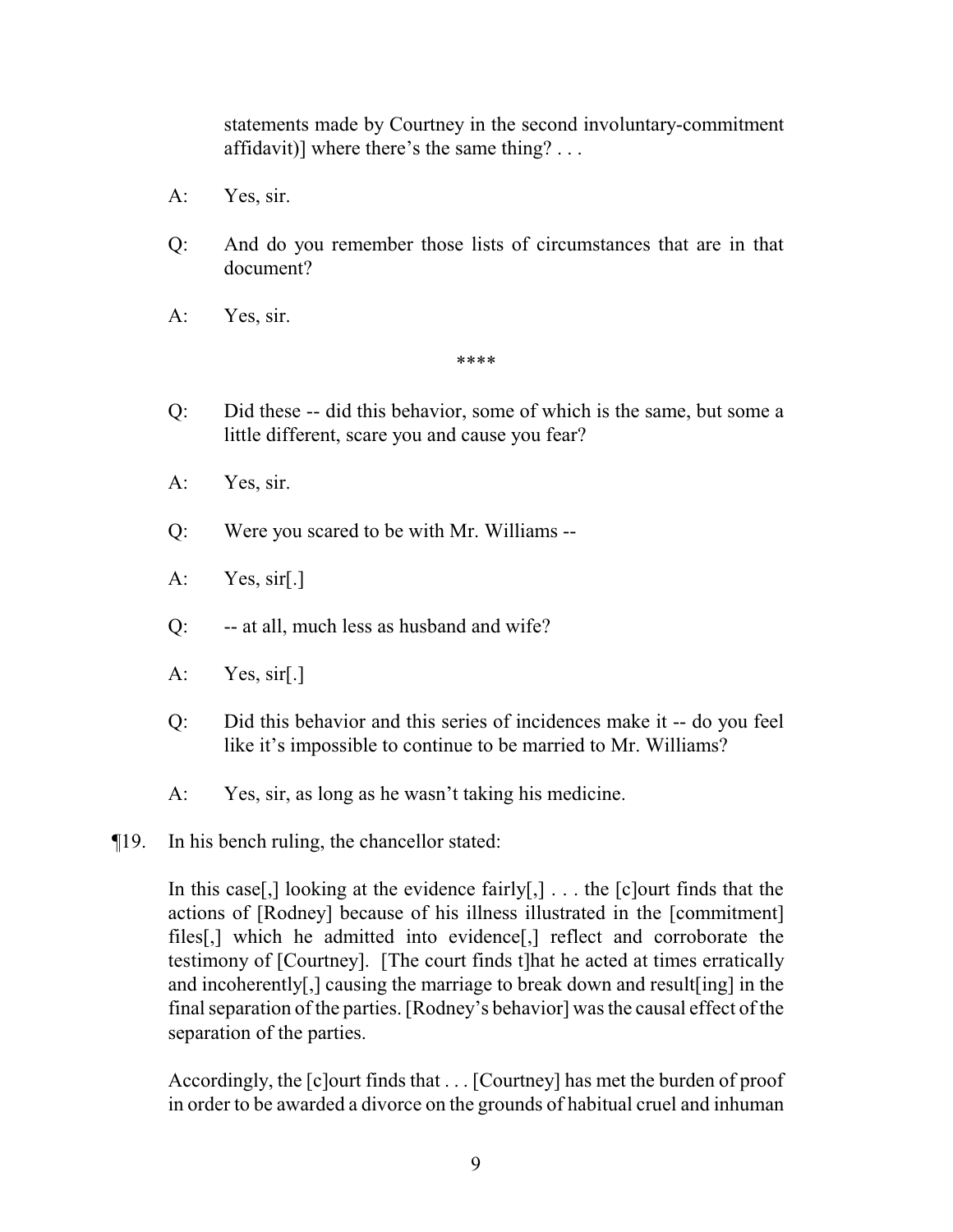treatment.

¶20. To prove cruelty, Courtney was required to show conduct on Rodney's behalf that (1) endangered her life, limb, or health or created a reasonable apprehension of such danger, rendering the marriage unsafe for her, or (2) was so unnatural and infamous as to make the marriage revolting to her and render it impossible for her to discharge the duties of the marriage, thus destroying the basis for its continuance. *Harmon v. Harmon*, 141 So. 3d 37, 41 (¶14) (Miss. Ct. App. 2014) (citations omitted). It is established that a party's "combined acts [may] manifest a course of revolting conduct [that] give[s] rise to cruelty." *Jackson v. Jackson*, 922 So. 2d 53, 57 (¶8) (Miss. Ct. App. 2006) (citation omitted).

¶21. Here, Courtneytestified that when Rodneystopped taking his prescribed medications, he acted chaotically and that his behavior caused her fear. She also testified that she was afraid of Rodney and that she felt that it was impossible for her to remain married to him as long as he failed to take his medicines regularly. Courtney's testimony was supported by the commitment files, which establish that Rodney required treatment for a mental illness that, when left untreated, rendered it impossible for her to discharge the duties of the marriage. Therefore, based on our limited standard of review, we do not find that the chancellor erred in granting Courtney a divorce on the ground of habitual cruel and inhuman treatment. This issue is without merit.

¶22. As to Rodney's argument that the chancellor erred under section 41-21-69 in relying on his medical records, we first note that Rodney—not Courtney—willinglysubmitted those records to the chancellor for review. We also note that Rodney failed to raise this issue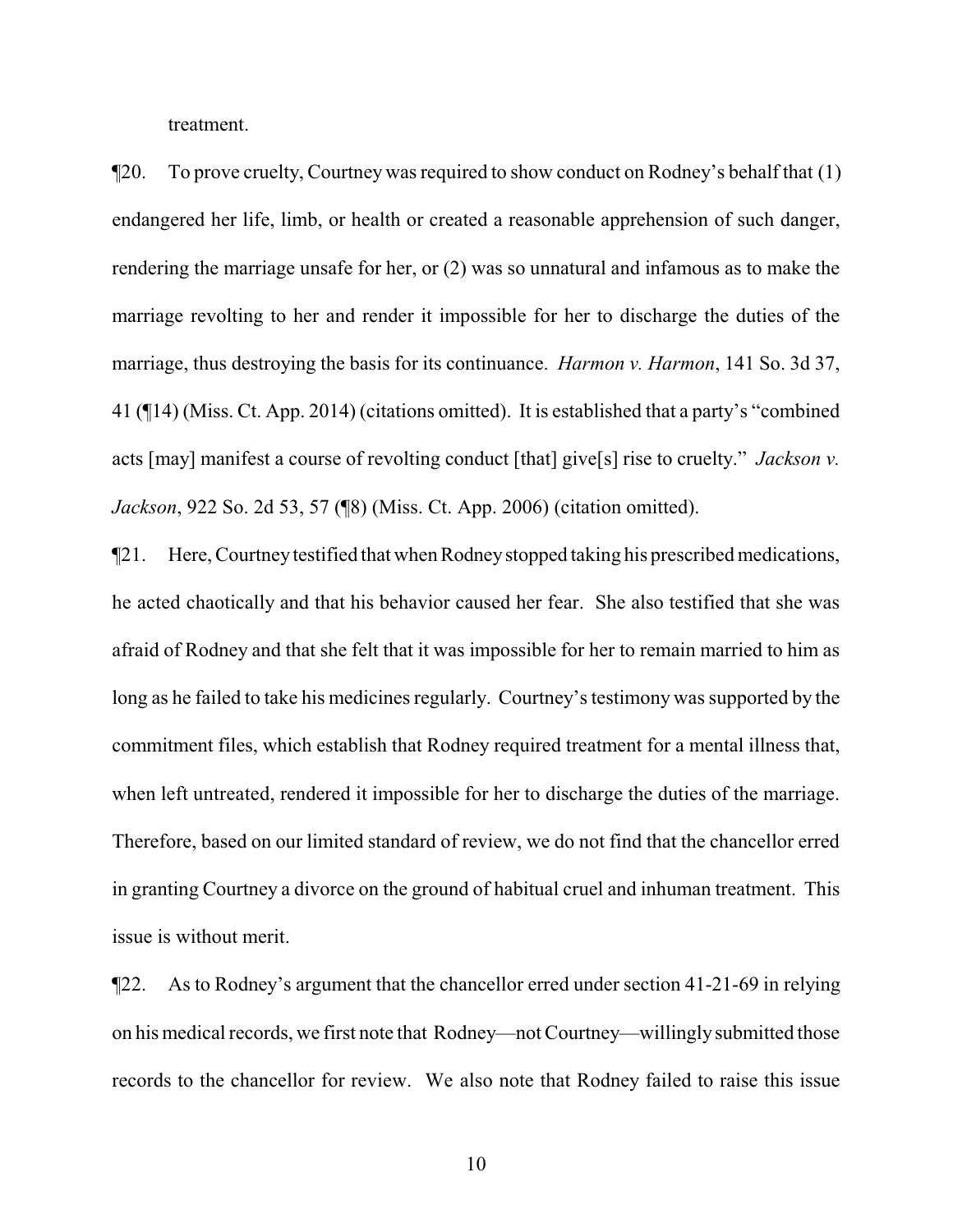before the chancellor. Therefore, it has been waived. *See generally Haggerty v. Foster*, 838 So. 2d 948, 954 (¶8) (Miss. Ct. App. 2002) (citation omitted).

## *III. Equitable Distribution*

## *A. Valuation of 401(k) Accounts*

¶23. Rodney argues that the chancellor erred in valuating his retirement account based on its value at the time of trial as opposed to its value on November 13, 2013, when, according to Rodney,<sup>1</sup> a temporary-relief order was filed. Rodney contends that any funds placed into the retirement account after that date are his separate property. Rodney also argues that the chancellor erred in failing to classifyCourtney's two retirement accounts as marital property and in failing to award him one-half of the value of those accounts.

¶24. During trial, the following colloquy took place after Courtney's attorney questioned Rodney about the value of his 401(k) account:

| THE COURT:  | Mr. Williams, $\ldots$ [y] our testimony, as I understand it, is<br>you have no idea what your $401(k)$ is; is that correct?                 |  |
|-------------|----------------------------------------------------------------------------------------------------------------------------------------------|--|
| [RODNEY]:   | I had a document that said it was [approximately]<br>$\lceil $]60, [000]$ and that's the last I saw it, Your Honor.                          |  |
| THE COURT:  | So what do you think it is $\lceil \text{now} \rceil$ ?                                                                                      |  |
| [RODNEY]:   | I'm thinking it's probably about $\lceil $]62[-]64,[000]$ .                                                                                  |  |
| ****        |                                                                                                                                              |  |
| [ATTORNEY]: | Do you know how much is in your $401(k)$ ?                                                                                                   |  |
| [RODNEY]:   | At the time I provided you the document, it was<br>[approximately $$]50[,000]$ . That was over a year or so<br>ago. Estimate, [\$164, [000]. |  |

<sup>&</sup>lt;sup>1</sup> The record does not reveal that a temporary order was filed on November 13, 2013.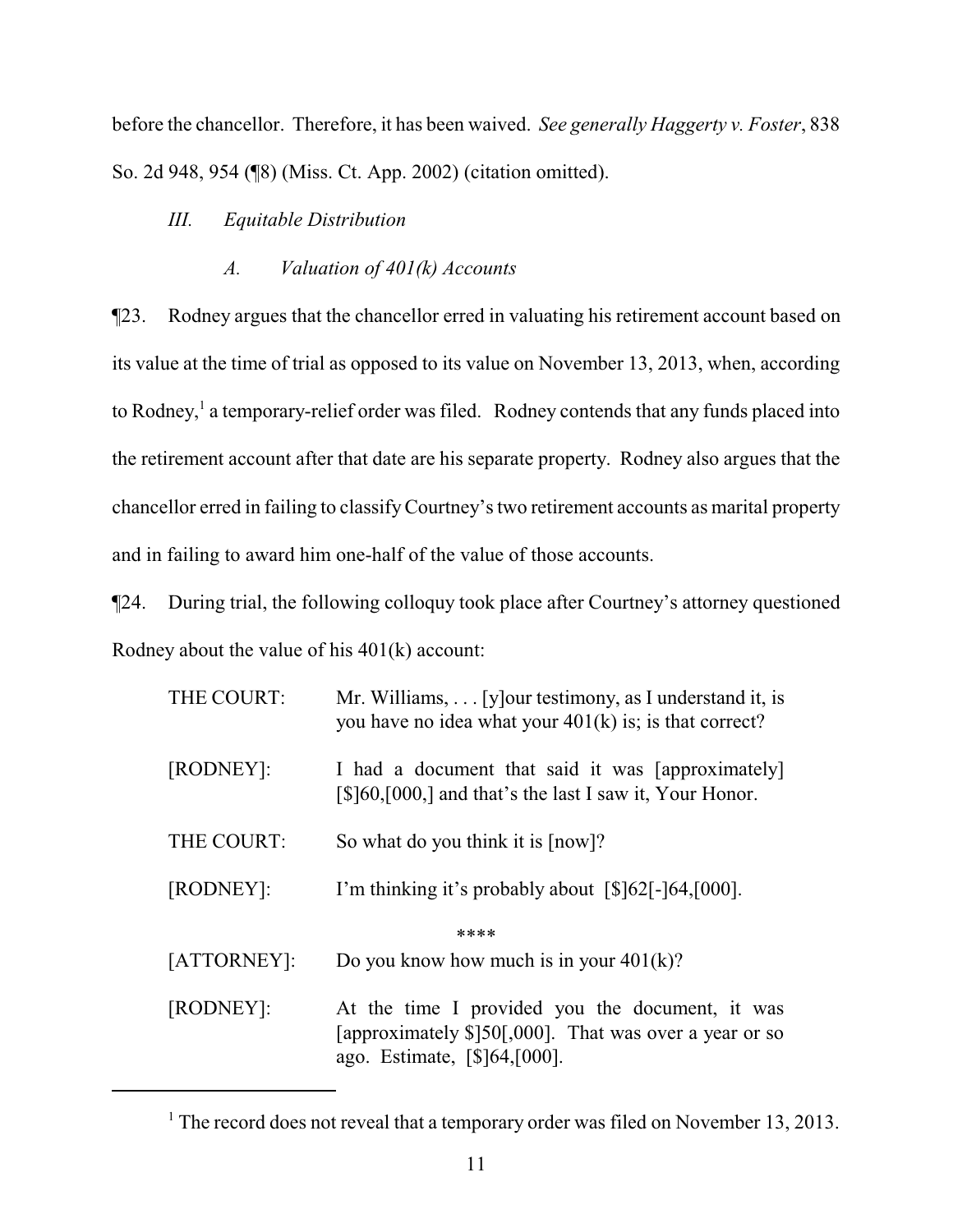$\P$ 25. The chancellor valued the 401(k) at \$64,000, which, as discussed, was the value Rodney assigned to it on the date of trial. "When equitably dividing marital property upon divorce, the date of valuation is necessarily within the discretion of the chancellor." *Bullock v. Bullock*, 733 So. 2d 292, 298-99 (¶37) (Miss. Ct. App. 1998) (citation omitted). As such, we do not find that the chancellor abused his discretion in valuing the 401(k) as of the date of trial. This issue is without merit.

¶26. As to Rodney's claim that the chancellor erred in failing to classify Courtney's two retirement accounts as marital property and in failing to award him one-half of the value of those accounts, we note Courtney's testimonythat the first account was fromher employment that ended before the marriage. The chancellor failed to classify the first account as separate or marital property, but he awarded Rodney one-half of the value of the second account. We find substantial evidence supporting the chancellor's division of the second account. However, we find that the chancellor erred in failing to classify the first account because "[i]n dividing property of a couple upon divorce, the chancellor must first classifytheir assets and liabilities as marital or non-marital[.]" *Barnett v. Barnett*, 908 So. 2d 833, 838 (¶9) (Miss. Ct. App. 2005) (citation omitted). While it seems clear that if Courtney's testimony on this point is accepted as true, the first retirement account would likely be her separate property. However, on remand, the chancellor should make the proper classification and valuation of this account, as it should be considered in the overall distribution of the marital estate and in the determination as to the appropriateness of alimony.

*B. Valuations of Martial Residence and Memphis Property*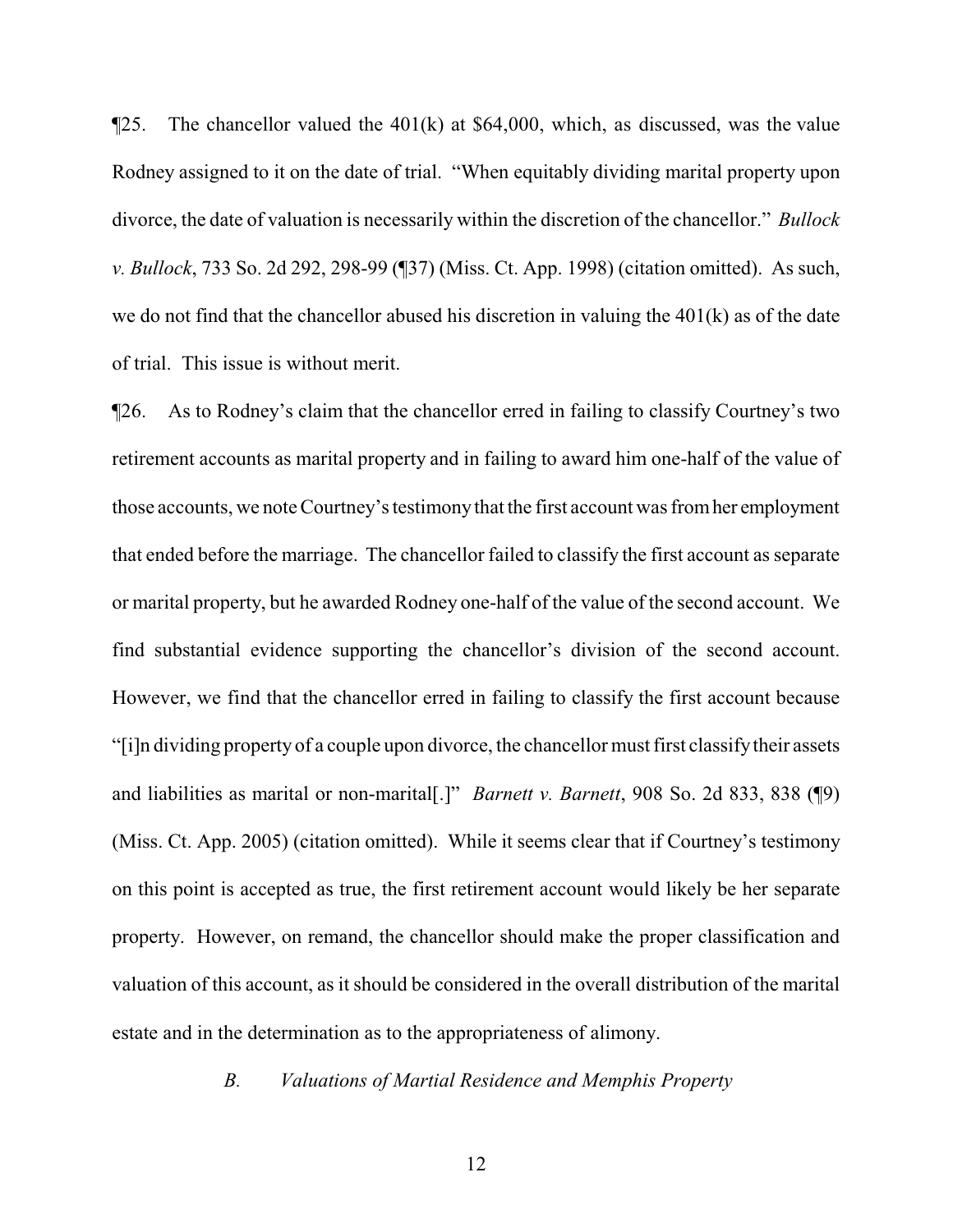¶27. Rodney insists that the chancellor erred in accepting Courtney's valuations of the marital residence and certain rental property, without ordering appraisals of those properties. In the alternative, he insists that the chancellor should have averaged Courtney's proposed valuations and his proposed valuations and accepted those averages as the values of the respective properties.

¶28. During trial, Rodney testified that before the marriage, he purchased a house in Memphis for \$107,000 and that he had recently made some improvements to that house. However, he denied that the house had appreciated in value, and in both of his financial disclosures,<sup>2</sup> he valued the house at \$85,000. Courtney testified that the house was valued at \$107,000.

¶29. Rodney also testified that shortly after the marriage, he purchased a house in Olive Branch, Mississippi. His testimony regarding the value of that house was ambiguous, but one of his financial-disclosure statements reveals that the house was valued at \$247,000. During trial, Rodney testified that he owed \$226,215.40 on the house. During Courtney's testimony, she confirmed, in response to questioning, that she believed \$250,000 was a fair value for the marital residence.

¶30. Neither party submitted appraisals for the houses. Also, Rodney did not object to Courtney's testimony as to the value of the marital residence. The chancellor found that the Memphis house was Rodney's separate property, and the court did not assign a value to that property. The chancellor also found that the marital residence was marital property valued

 $2$  The appellate record reveals that Rodney filed at least two different financialdisclosure statements: one dated November 13, 2013, and one dated July 21, 2014.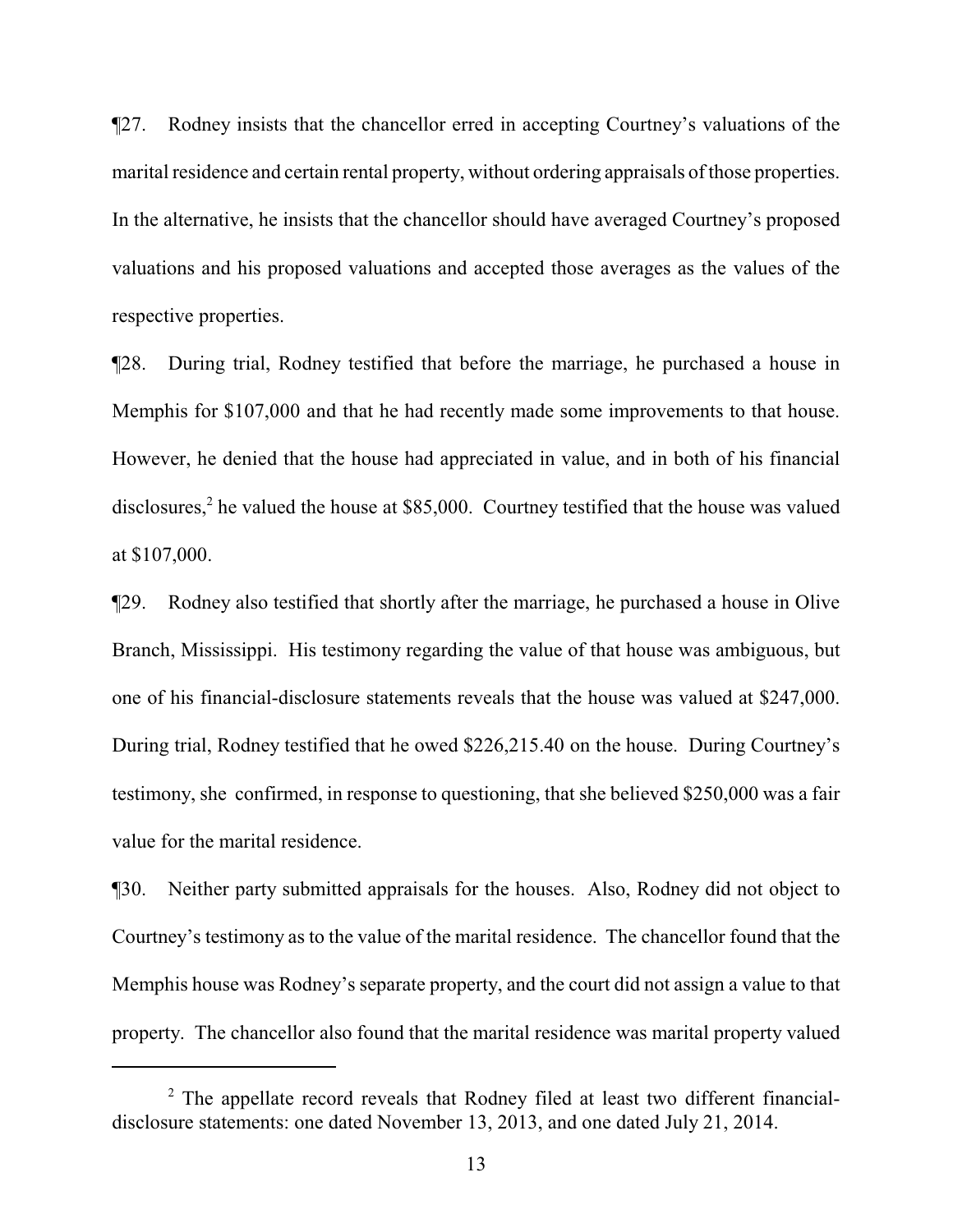#### at \$250,000.

¶31. In *Jenkins v. Jenkins*, 67 So. 3d 5, 13 (¶19) (Miss. Ct. App. 2011) (internal citations and quotation marks omitted), we stated:

While we note that expert testimony may be essential to establish valuation sufficient to equitably divide property, particularly when the assets are diverse, we also recognize and reiterate the principle that findings on valuation do not require expert testimony and may be accomplished by adopting the values cited in the parties'  $8.05<sup>3</sup>$  financial disclosures, in the testimony, or in other evidence.

Here, there was substantial evidence to support the chancellor's valuation of the marital residence. So we do not find that the chancellor abused his discretion. This issue is without merit.

## *C. Courtney's Contribution to the Acquisition of Marital Assets*

¶32. Rodney contends that the chancellor erred in finding that he and Courtney had contributed equally to the marital estate because, according to him, Courtney only made "meager material economic contribution[s] to the acquisition of the marital assets." He also contends that the chancellor erred in determining that Courtney was a homemaker. In response, Courtney argues that she contributed to the accumulation of the marital assets as "both a financial contributor and a domestic contributor."

¶33. During trial, Courtney testified that for eleven years out of the twelve-year marriage, she was employed by Collierville Medical Specialists in Memphis, where she earned approximately \$2,400 per month in gross income. She also testified that her grandchildren, Jamie and Shakyla, had lived with her and Rodney for a period of time. She stated that

<sup>3</sup> UCCR 8.05.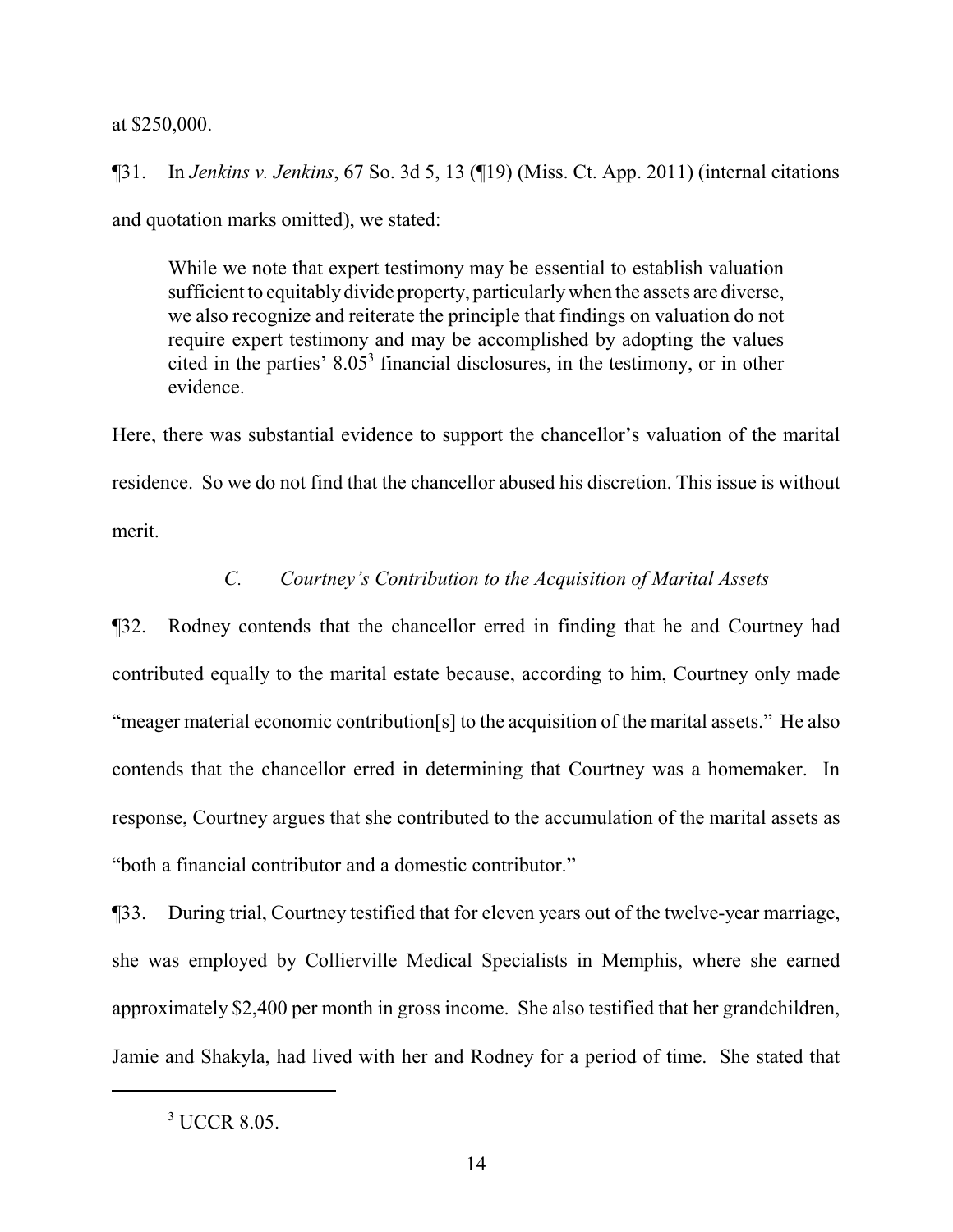"Jamie and Shalyla [had lived with them for approximately two years], but Jamie was there

for longer."

## ¶34. The chancellor found that

the wife was the homemaker of the parties[ and] that the husband earned the majority of the financial income. This is reflected by the domestic services rendered by [the wife] shown during the periods of time in which the grandchildren lived in the home, and she, as well as the husband, took care of them. I find that both have contributed equally toward the acquisition of property[—]he directly financial[] and she through domestic and in-kind services. Accordingly, I find that both are entitled to an equal distribution of those properties.

¶35. In *Lowrey v. Lowrey*, 25 So. 3d 274, 287 (¶31) (Miss. 2009) (citation omitted), the

Mississippi Supreme Court explained:

[T]he concept of homemaker services rests on a showing that the homemaker has contributed to the economic well-being of the family unit through the performance of the myriad of household and child-rearing tasks. In valuing this service[,] consideration should be given to the quality of the services. For example, a homemaker who, over the course of the marriage, has been frugal in the handling of homemaker expenditures and has thereby enhanced the family assets is entitled to a more equitable return than one who has been extravagant.

¶36. In this case, the record does not establish the extent of Courtney's contribution toward the acquisition of the marital property. It appears that the chancellor mistakenly thought Courtney was a stay-home spouse and grandmother. As noted, Courtney worked during the course of the marriage, working eleven of the twelve years of marriage at one place, where her net income was approximately \$1,600 per month. The record does not inform us where Courtney worked during the first year of the marriage or how much she earned during that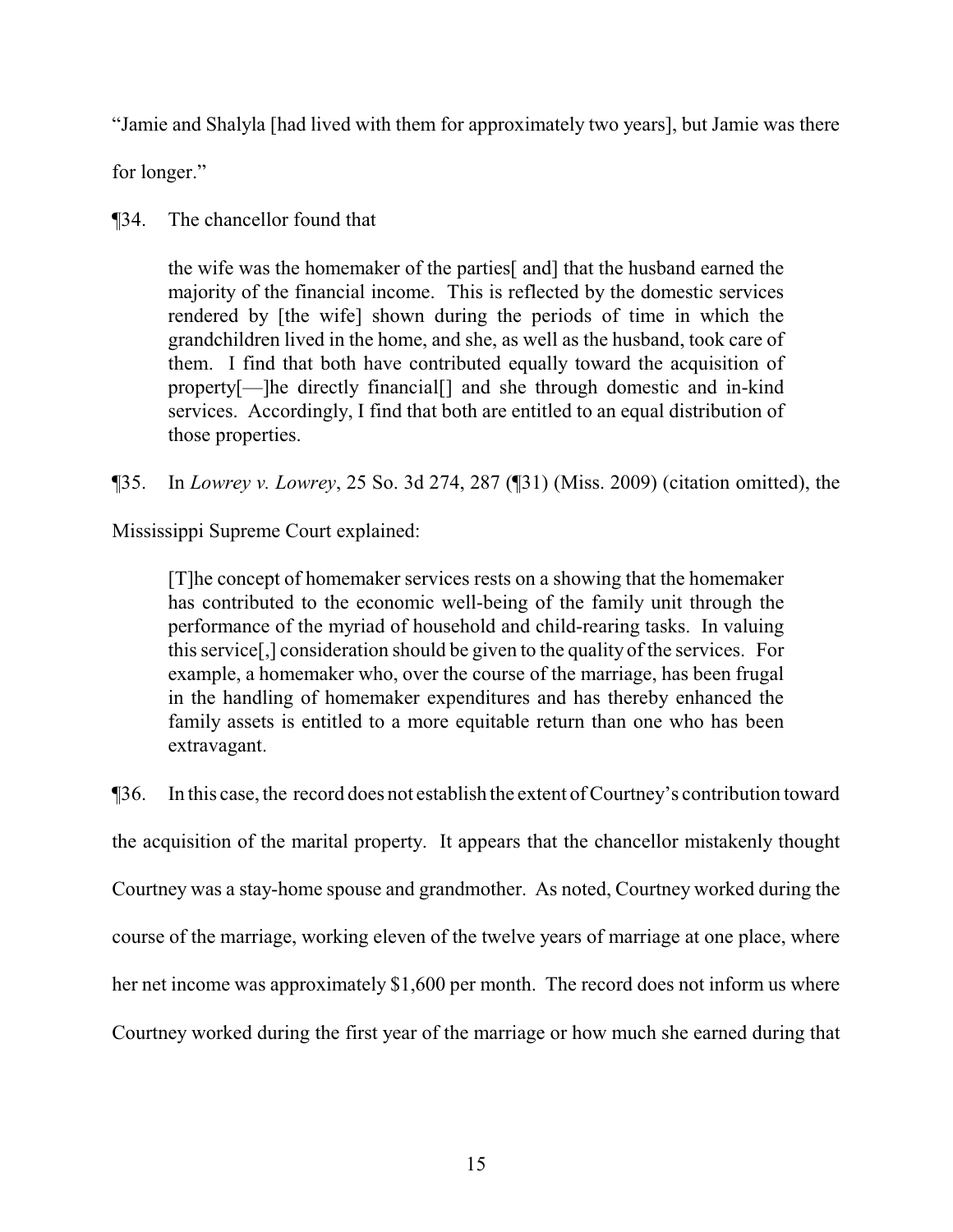year. The parties had no children together,<sup>4</sup> and there is no testimony in the record regarding the division of the household duties. Although Courtney took care of the grandchildren in the home for some period of time, we note that the grandchildren were her grandchildren, but not Rodney's grandchildren. It appears that the chancellor placed some weight on this fact in determining that Courtney was a homemaker and that her grandchild-caring duties contributed to the acquisition of the marital estate. The record reflects that Rodney paid the majority of the household expenses and the entire mortgage note on the marital home. It further reflects that Courtney deposited only \$250 biweekly in a joint bank account to help with the household expenses but routinely withdrew money from that account for other purposes unrelated to household expenses. And the record is silent as to any other financial contributions that Courtney may have made during the marriage. Therefore, there is not substantial evidence in the record supporting the chancellor's finding that the parties "both have contributed equally toward the acquisition of property [—]he directly financial [] and she through domestic and in-kind services."

### *D. Marital Debts*

¶37. Rodney argues that the chancellor erred in distributing all of the marital debt to him. Alternatively, he argues that the chancellor erred in failing to classify as marital the debts listed in his financial-disclosure statement. Again, Courtney argues that no error occurred in this regard.

¶38. The chancellor found that the Olive Branch home was marital property and ordered

<sup>&</sup>lt;sup>4</sup> Courtney was thirty-nine and Rodney was forty years old when they got married.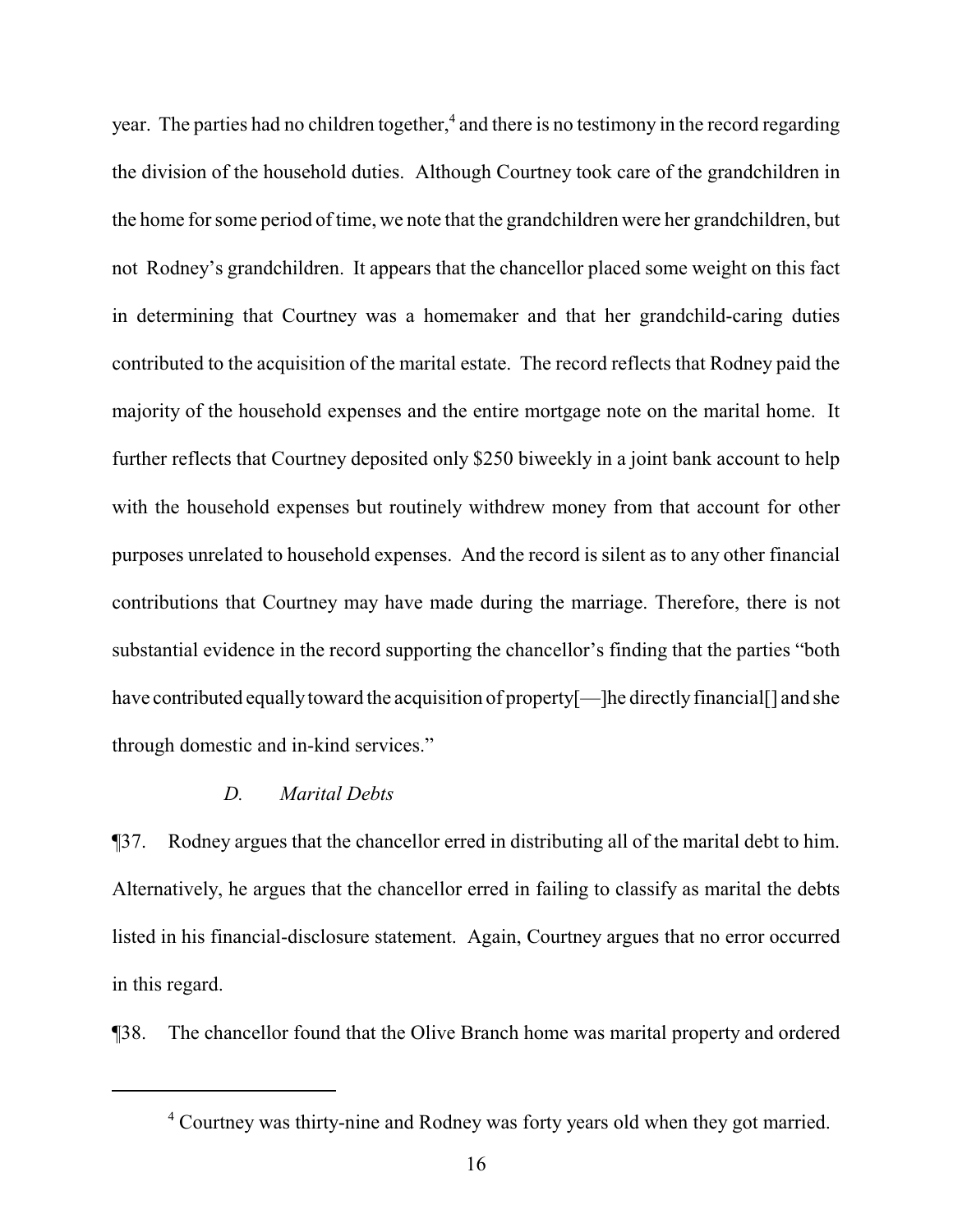Robert to payCourtney one-half of the equity in the home, and Courtneywas ordered to deed the house to Robert via a quitclaim deed, leaving Robert responsible for one hundred percent of the remaining debt owed on the home. Robert was also awarded an Acura MDX, for which he still owed a debt. In his financial-disclosures statements, Robert listed several other debts that he alleged were martial, but the chancellor failed to classify or name the party responsible for paying them.

¶39. As noted, the first step in the equitable-distribution process requires chancellors to classify the parties' assets as martial or separate property. *Clausell v. Clausell,* 116 So. 3d 189, 192 (¶9) (Miss. Ct. App. 2013) (citation omitted). This includes the parties' debts. *See generally Seale v. Seale*, 150 So. 3d 987, 989 (¶7) (Miss. Ct. App. 2014) (citations omitted). The chancellor erred in failing to classifythe debts set forth in Rodney's financial-disclosures statement and in failing to assign responsibility to one or both of the parties for paying the debts. Therefore, we reverse and remand on this issue.

#### *IV. Attorney's Fees*

¶40. Rodney argues that the chancellor erred in awarding Courtney attorney's fees because there was insufficient evidence of the amount owed and of her inability to pay them. Rodney also argues that he should not have been required to pay the attorney's fees incurred by Courtney as a result of her filing frivolous motions and pleadings.

¶41. During trial, Courtney testified that her net monthly income was approximately \$1,600. She confirmed that she was unable to pay her attorney's fees and that she had borrowed money fromher friends and familymembers to pay her attorney's retainer fee. She

17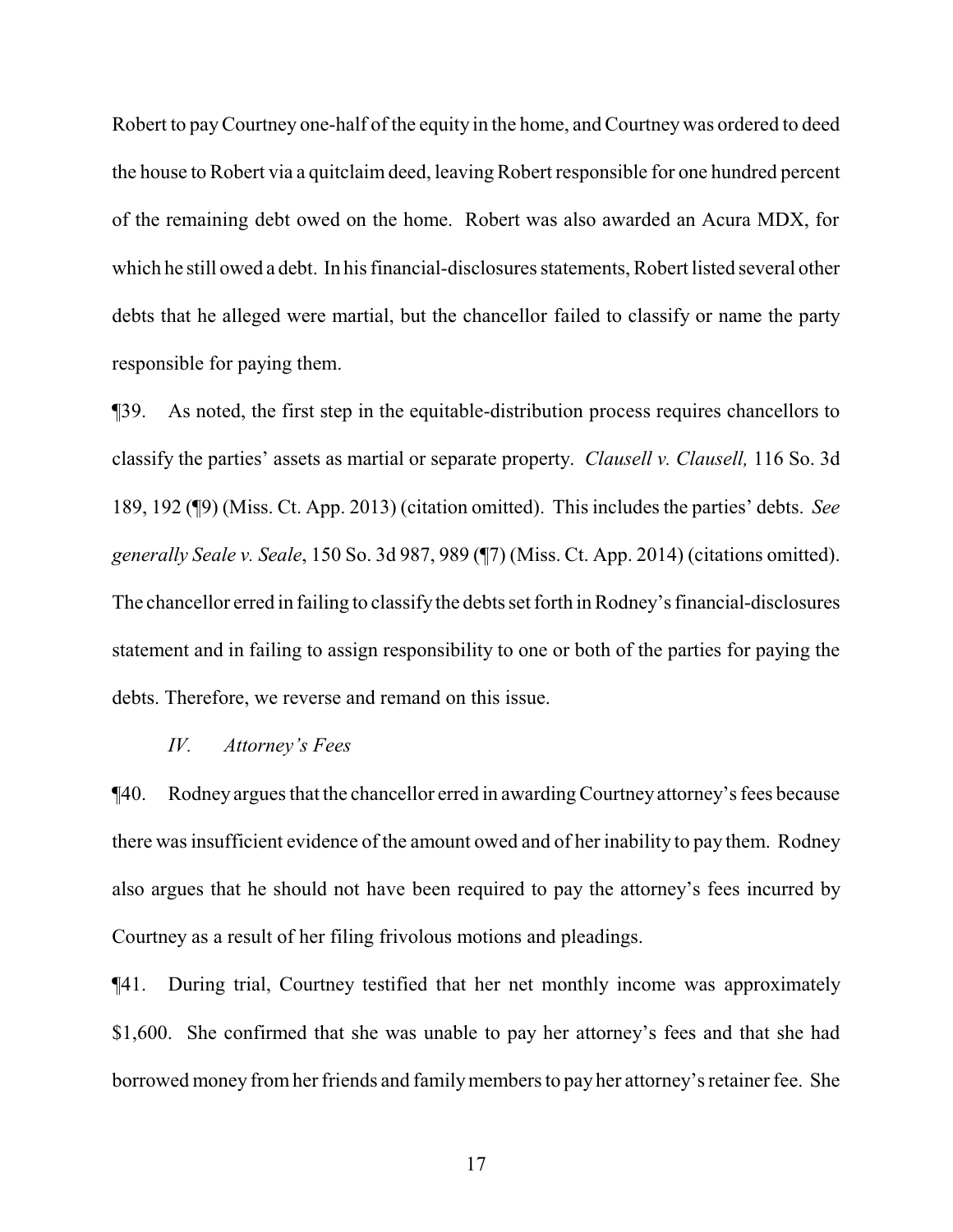also confirmed that she was financially incapable of repaying the money that she had borrowed.

¶42. "An award of attorney's fees is appropriate in a divorce case where the requesting party establishes an inability to pay." *Stewart v. Stewart*, 2 So. 3d 770, 776 (¶18) (Miss. Ct. App. 2009) (quoting *Gray v. Gray*, 745 So. 2d 234, 239 (¶26) (Miss. 1999)). "However, if a party is financially able to pay her attorney, an award of attorney's fees is not appropriate." *Id.* (citation and quotation marks omitted). "As the issue of whether to award attorney's fees in a divorce case is a discretionary matter left to the chancellor, this Court is reluctant to disturb such a finding." *Id*. (citation and quotation marks omitted). Here, there was substantial evidence establishing Courtney's inability to pay her attorney's fees. As such, this issue is without merit.

## *V. Chancellor's Bias*

¶43. Rodney alleges that the chancellor was biased against him and should have recused himself. As support for this issue, Rodney essentially points to the following rulings of the chancellor that he deems are questionable:

- 1. Dismissing Rodney's case without allowing relevant evidence in the trial[, including] [t]he doctor's statement, [b]ank records, work evaluations[,] and [a] marriage certificate/license[;]
- 2. Awarding Courtney a divorce based on [h]abitual . . . [c]ruel [and inhuman] treatment[;]
- 3. Allowing a "coin" to be flipped to resolve a healthcare issue[;]
- 4. Not addressing the erroneous healthcare clause brought before the court[;]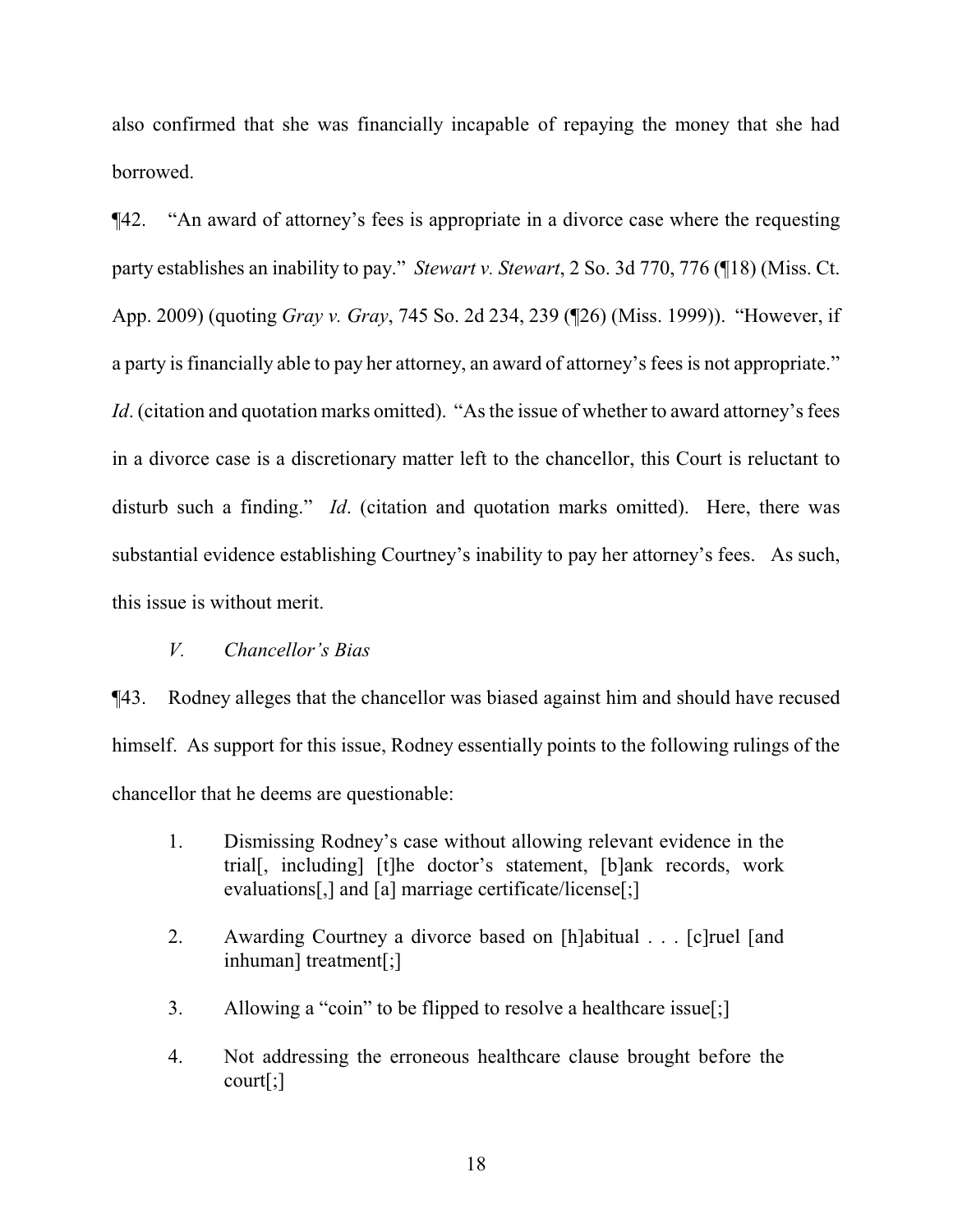- 5. Allowing the marital assets to be equally divided[,] while ignoring the marital debt and abuse of funds[;]
- 6. Allowing Courtney to keep \$732.51 of her primary retirement. Rodney was due \$366.25 of that amount per the court's ruling[;]
- 7. Allowing Courtney to keep the additional retirement account of \$1,129.08 and not classifying it as marital or non-marital property[;]
- 8. Allowing Courtney's opinion to stand as evidence for a \$250,000[] value placed on the primary home and \$107,000[] for the value of the rental property[;]
- 9. Giving Courtney \$12,000[] worth of equity in [thirty] days based on her . . . valuation of the marital home at \$250,000[,] which[,] according to the [tax] assessor's office[, has an approximate value] of \$237,966[;]
- 10. Classifying Courtney as a homemaker[,] while both parties worked full[-]time jobs[,] and by [not] addressing the waste [of] marital assets[;]
- 11. Awarding Courtney all of her attorney['s] fees of \$10,476[,] . . . to be paid by Rodney [within thirty] days . . . [; and]
- 12. Awarding [Courtney] \$500[] in alimony until she dies, [marries], or other order of court when she suffered no deficit.

¶44. "For the purposes of recusal, judicial rulings alone almost never constitute a valid basis for a bias or partiality motion." *Mingo v. State*, 944 So. 2d 18, 31 (¶45) (Miss. 2006). As in *Mingo*, "[t]he record contains no indication that the trial judge was unreceptive or dismissive of [Rodney's] arguments. We will not find adverse rulings to demonstrate bias simply because they are adverse." *Id.* at (¶46). This issue is without merit.

# ¶45. **THE JUDGMENT OF THE CHANCERY COURT OF DESOTO COUNTY IS AFFIRMED IN PART AND REVERSED AND REMANDED IN PART FOR FURTHERPROCEEDINGSCONSISTENTWITHTHISOPINION. ALLCOSTS OF THIS APPEAL ARE ASSESSED ONE-HALF TO THE APPELLANT AND ONE-HALF TO THE APPELLEE.**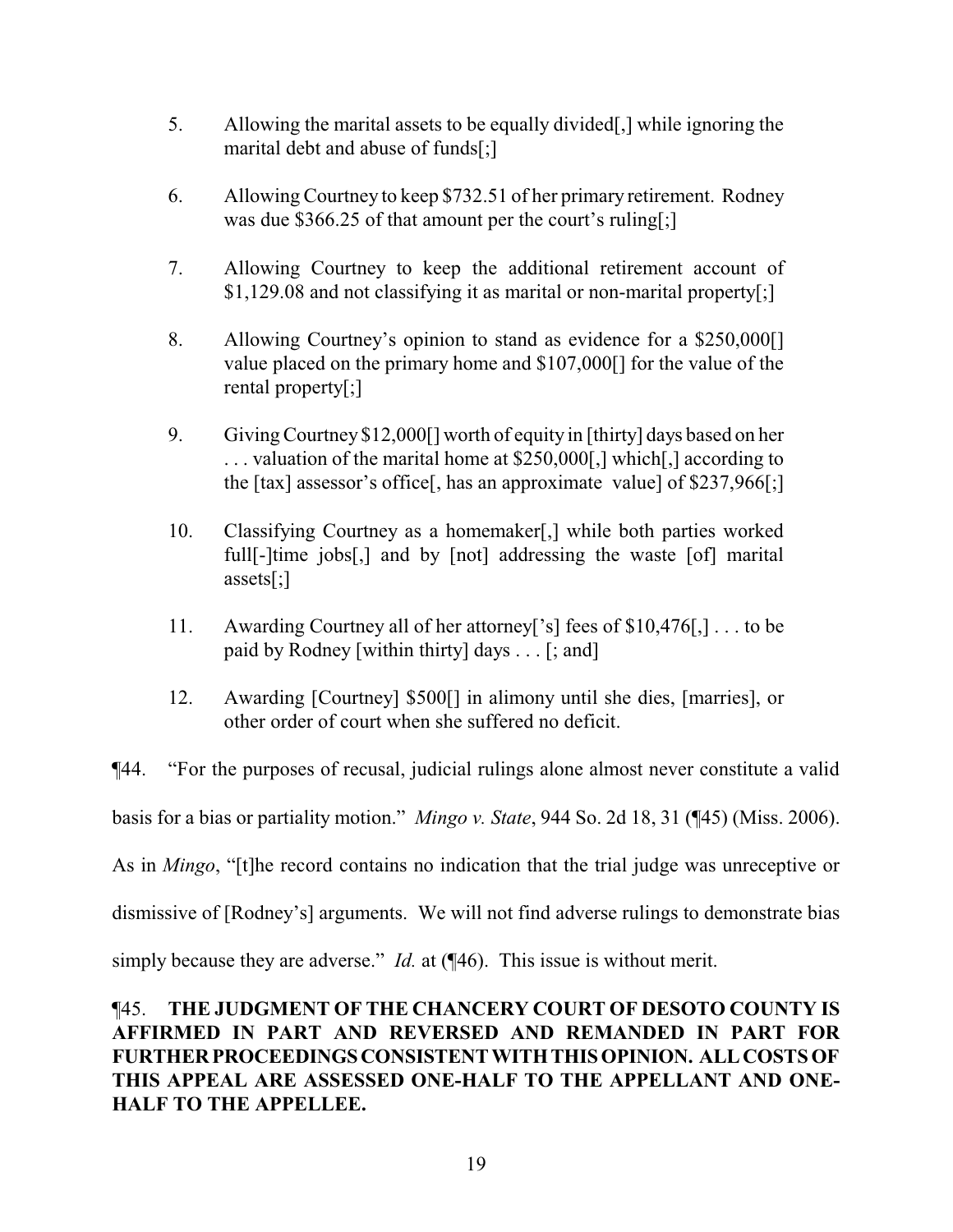## **LEE, C.J., CARLTON, MAXWELL AND JAMES, JJ., CONCUR. FAIR, J., DISSENTS WITH SEPARATE WRITTEN OPINION, JOINED BY GRIFFIS, P.J., BARNES, ISHEE AND WILSON, JJ.**

#### **FAIR, J., DISSENTING:**

¶46. At trial, Courtney alleged she was entitled to a divorce because she felt it was not "safe" to live with Rodney anymore. Her proof offered for the divorce was incredibly cursory, and her testimony on this point consisted entirely of her attorney asking her whether she felt unsafe, and her answering in the affirmative. She also agreed, in another one-word answer, that the allegations she had previously made in her attempts to get Rodney committed were true. But at no point did she allege that Rodney hurt her or threatened her. ApparentlyCourtney intended to rely on insinuations that Rodney's mental illness made him dangerous.

¶47. The trial judge does not seem to have accepted Courtney's claims that Rodney was dangerous, except to the extent that he found that Rodney "acted at times erratically and incoherently[,] causing the marriage to break down." I agree that the record supports that finding, but I must dissent because occasional erratic or incoherent behavior is not grounds for divorce.

¶48. The majority fairly relays Courtney's allegations against Rodney in the commitment proceedings, though I should point out that they are a series of anecdotes collected over several years rather than descriptions of continuing behavior. And Courtney backtracked from the most important allegation on cross-examination. The first time she attempted to have Rodney committed, Courtney alleged various erratic but harmless statements Rodney

20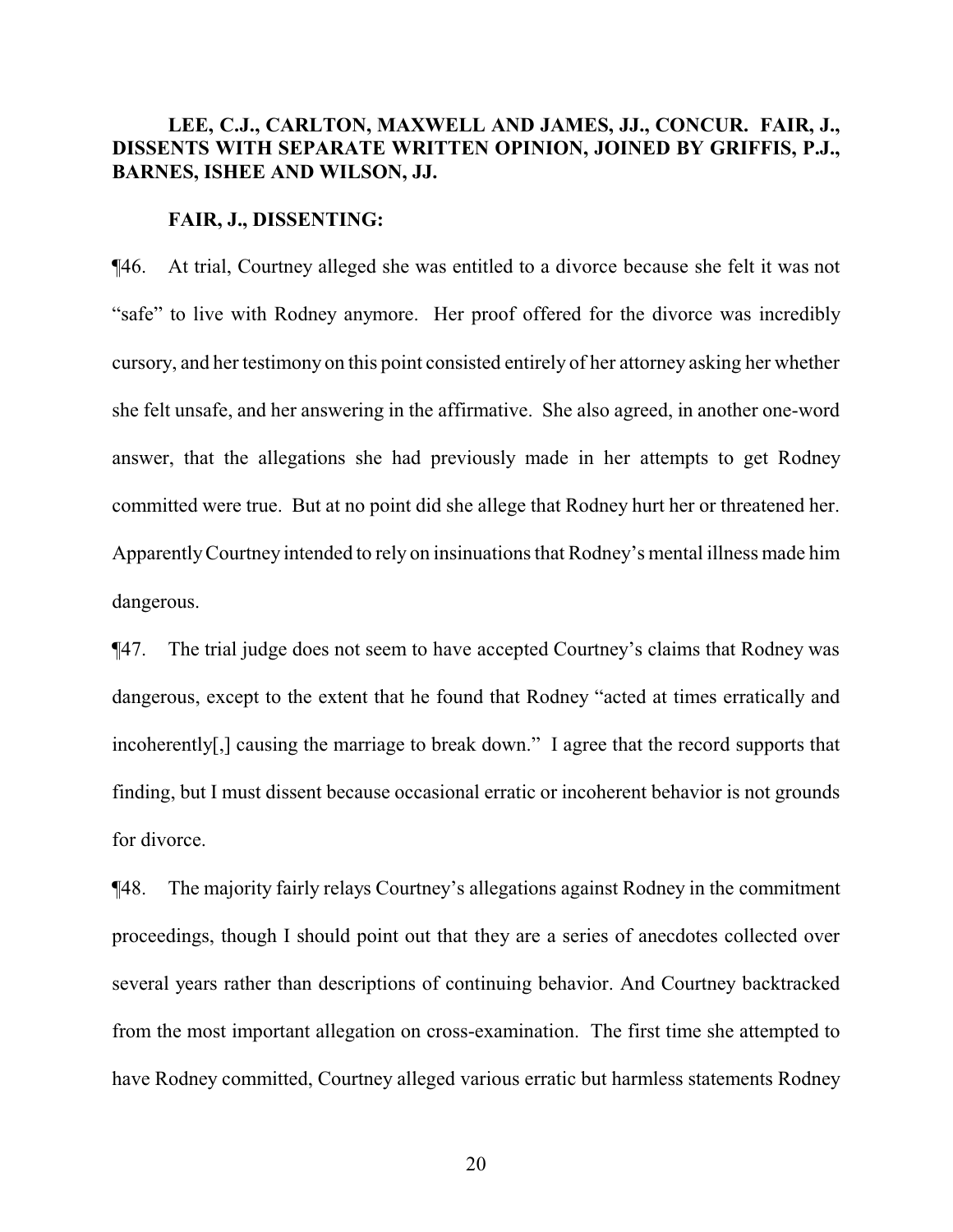had made, but she topped it off with the claim that he had been carrying a loaded gun in his waistband. Her affidavit implied that this was regular and continuing behavior, but on crossexamination at trial she admitted it had only happened twice. In both instances Rodney was inside his own home, and he was armed because he feared a stranger may have come into the house. Courtney even admitted she did not know whether Rodney had real cause to be alarmed in either instance; in fact, one of the doors to the home was broken and could not be locked. Moreover, these incidents occurred at some unspecified time prior to the first commitment proceeding, long before the separation and divorce. Courtney did not testify that it had happened again since.

¶49. Courtney described Rodney as disagreeable and paranoid. She did allege that he sometimes involved her in his delusions, but she never described him as responding to perceived persecutions with violence. In fact, Courtney never alleged that Rodney hurt her, tried to hurt her, or threatened her – or that he had ever done anything like that to anyone else. The most recent psychological evaluation, following Courtney's second attempt to have Rodney committed, described him as "[n]onthreatening, nonviolent, [and] cordial" and relayed that he had been "observed in ward for one week without incident of violence or threats." Past indications of concern by medical professionals seem to have been largely based on Courtney's misleading allegations rather than examination or observation of Rodney. And at no point did any medical professional ever indicate that Rodney presented a "substantial likelihood of physical harm" to anyone.

¶50. Rodney represented himself at trial, and, although it may be tempting to joke that one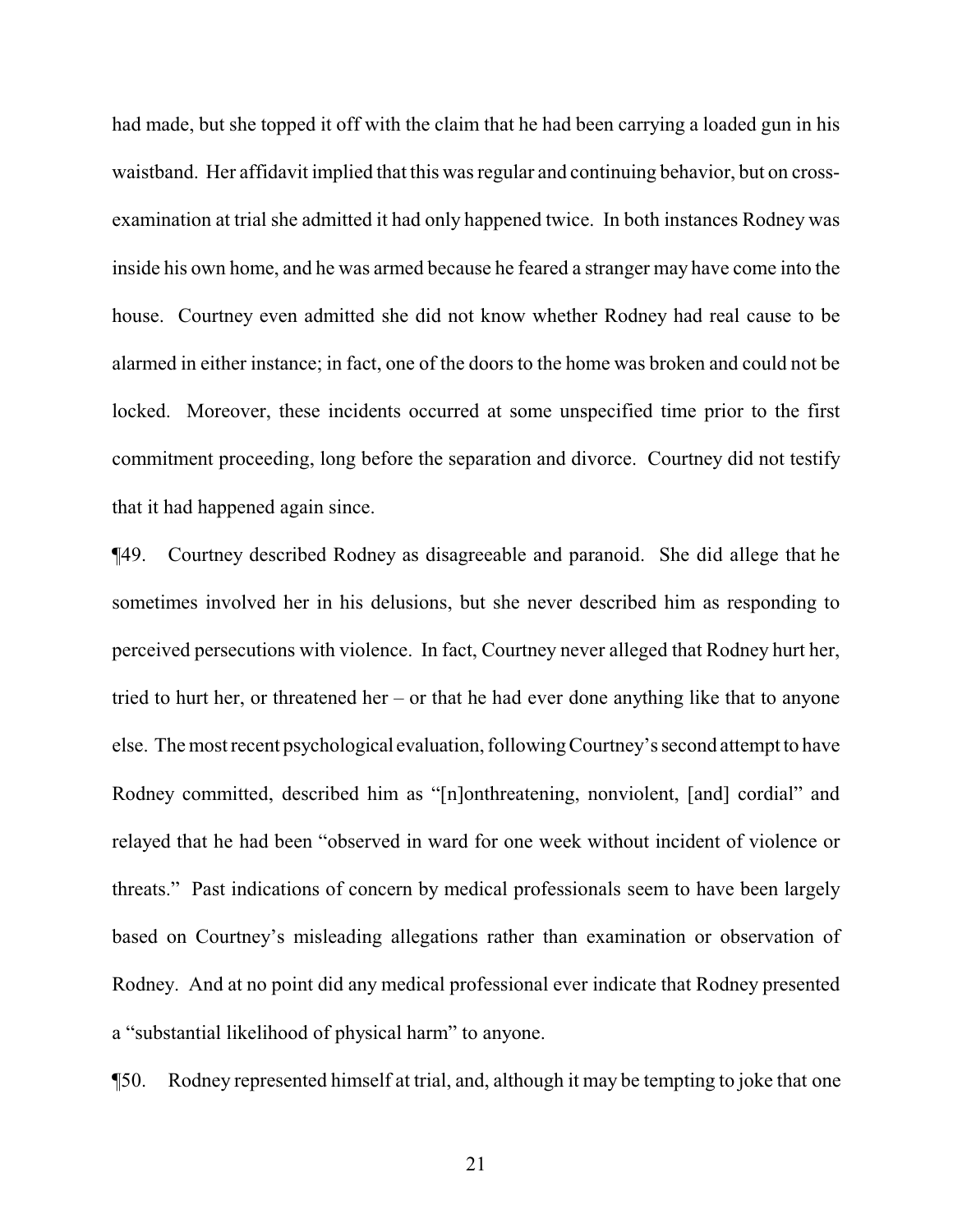would have to be crazy to do so, so far as the record reveals he appeared to be coherent and rational throughout the litigation. His brief on appeal is not only coherent, it is exceptional for a layman. At all relevant times throughout, Rodney has been able to hold down a highpaying job with the Internal Revenue Service.

¶51. After the second unsuccessful attempt to have Rodney committed, his doctors apparently discontinued whatever medication he had previously been prescribed. Courtney testified that when Rodney was not on the medication he was disagreeable and "impossible" to live with, and that was why she left him.

¶52. That Rodney's actions "caused the marriage to break down" is insufficient to prove habitual cruel and inhuman treatment. Instead, Courtney was required to show conduct that either:

(1) endangers life, limb, or health, or creates a reasonable apprehension of such danger, rendering the relationship unsafe for the party seeking relief, or

(2) is so unnatural and infamous as to make the marriage revolting to the non-offending spouse and render it impossible for that spouse to discharge the duties of marriage, thus destroying the basis for its continuance.

*Richard v. Richard*, 711 So. 2d 884, 889 (¶22) (Miss. 1998). There is no allegation of unnatural or infamous conduct, nor has that been asserted in Courtney's brief on appeal; so the issue is whether there was proof of conduct by Rodney that "endangered life, limb, or health" or created a reasonable fear of such. Courtney did not prove this.

¶53. Mississippi law specifically allows for divorce when one spouse is suffering from incurable mental illness. But the Legislature, in the exercise of its exclusive authority to make laws, does not allow divorce for just any mental illness; it must be so severe that the